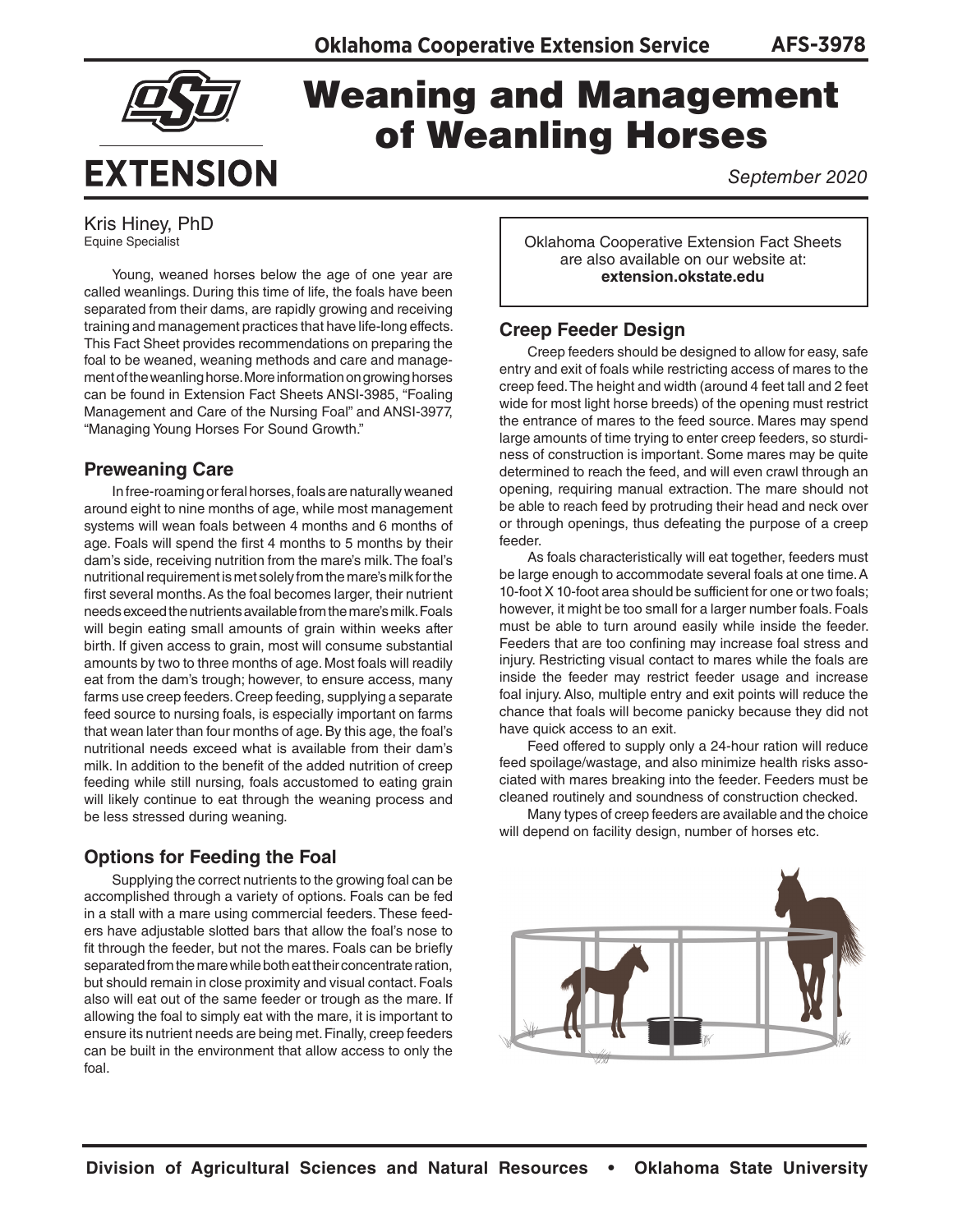

**Stall feeders for foals are designed so that only the foals nose fits between the spacing bars, not the mares. Spaces between bars can typically be adjusted.**

To encourage use, the location of the feeder should be near the mare's feeding area, a water source or other areas visited frequently by mares and foals. This is especially important in large pastures.

At first, foals may need to be shown how to enter a feeder. One method for teaching foals is to place two or three inside for a few minutes and show them the feed. Usually, once foals identify the feed source with the creep feeder, they readily enter and exit without problems. Also, this practice will make "teachers" for the other foals.

## **Creep Rations**

Foals generally eat small amounts very frequently. Intake of creep feed varies greatly between foals, and from one day to the next with the same foal. Foals may consume 1 pound to 5 pounds of creep feed per day. Providing smaller allotments during the day, such as when mares are fed, is more desirable than supplying large single feedings. Even though the capacity and appetite of foals of this age guards against overfeeding, large amounts left in creep feeders increase the chance of spoilage and desire of mares to gain access. Feed should be checked at least once daily and any wet or moldy feed should be replaced.

Creep feeds must contain a balanced amount of energy, protein, minerals and vitamins. Many commercially developed rations designed for weanlings will contain appropriate nutrient densities to be used also as a creep feed. A typical creep feed will supply approximately 1.4 Megacalories of digestible energy per pound (Mcal DE/lb) of feed. Creep feeds should contain 14% to 16% crude protein, about 0.8% calcium and 0.5% phosphorus to ensure a correct balance with this energy concentration. Commercially developed mixes will also contain additional minerals and vitamins.

The feed should be highly palatable and coarsely processed to enhance digestion; e.g. pelleted, extruded, rolled or crimped oats and cracked or steam-flaked corn. Pelleted and extruded creep feeds have the advantage of reducing the amount of sorting of individual ingredients.

#### **Management and Health Programs**

Following separation, the foal usually enters into increased contact with human handlers, with an increased need for behaviors that promote safety for the foal and human. The foal should be taught to accept basic handling and be comfortable and relaxed around humans before weaning. Haltering, brushing and leading the foal while still on the side of the mare will be helpful for later training.

Because weaning can be very stressful, the foal should be in good health before being separated from its dam. Several vaccinations are recommended to begin between 3 months to 6 months of age. For specific needs to be met, vaccination and deworming schedules need the supervision of a veterinarian that is familiar with your farm practices and location.

## **Weaning Systems**

#### **Time of Weaning**

The choice of age for weaning foals depends on factors such as the health status of the mare and foal, temperament of the mare, the environment into which the foal will be weaned, maturity of the foal at a given age and the level of management on a given farm. If necessary, foals can be weaned as early as a few days post birth; however, the usual age for weaning is between 4 months and 6 months. Newborn foals rely on the mare for nutrition, protection and security. As such, foals weaned at extremely young ages require intense nutritional and behavioral management, and may not develop some of the natural behaviors associated with horses. By 4 months of age, however, the foal should be eating freely and becoming less dependent on its dam for protection and emotional support. Weaning before this age may increase weaning stress, especially if environmental conditions are harsh, the foal is not eating grain or the foal is heavily dependent on the mare. Prolonging weaning until 6 months may result in a more robust foal with less social disturbance than foals weaned at an earlier age.

Many breeders prefer to separate a mare with adverse disposition or vices from her foal as soon as advisable. Behavioral tendencies in mares often are repeated in their offspring, however it is difficult to interpret whether this is a result of shared genetics or the environment the mare created for the foal. Some behavior patterns can be learned from the mare and with an earlier separation, the mare's behavior may have less influence on the foal's behavior. Conversely, calm mares that interact readily with humans tend to create foals with similar behavior patterns in their offspring. There are also substantial differences between individuals in the strength of the mare/foal bond, which may be necessary to consider in terms of time and method of weaning.

#### **Weaning System**

There are a variety of weaning methods utilized in the horse industry. The management level of the breeding farm, the condition and temperament of the mare and foal, facilities and the number of foals to be weaned during a given period of time will ultimately affect decisions on how foals are weaned. While long-term studies on different weaning methods and their effects on subsequent growth and development have not yet been performed, many studies have reported on the short-term behavioral and physiological response to weaning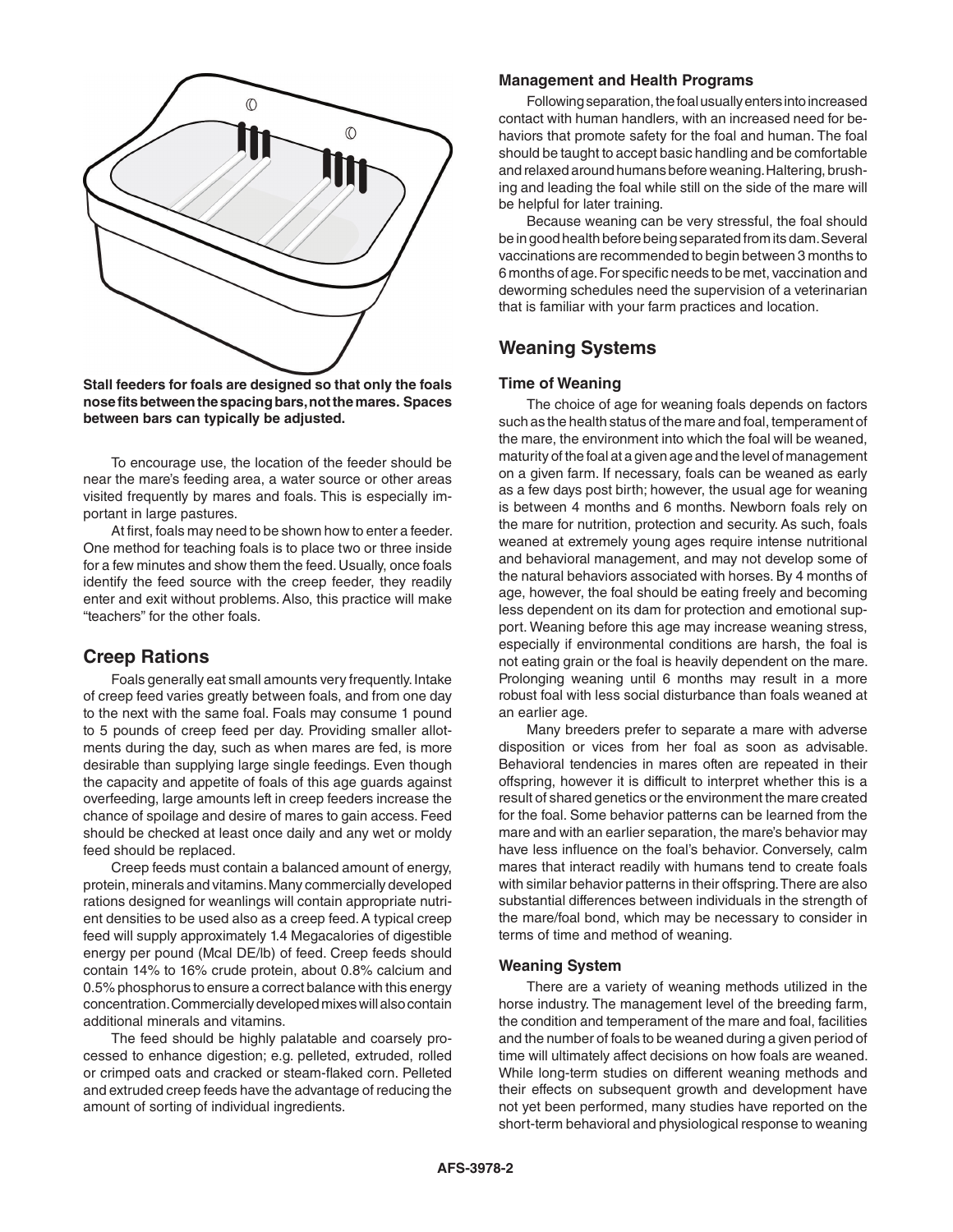methods. Minimizing stress is critical, as stressed foals may be immunocompromised during this period and more susceptible to gastrointestinal and respiratory pathogens. Behavioral indicators of stress are increased vocalization, movement and loss of appetite. Physiological indicators such as increased heart rate and cortisol concentrations also accompany the stress of weaning.

Regardless of method, foals weaned together and those consuming feed prior to weaning will have less weaning stress. Weaning systems range from an abrupt separation in which the foal and mare are separated immediately from all contact (sight, sound, smell) to a more progressive separation. Complete, abrupt separation usually involves moving the mare to another turnout area, or moving the foal into confinement and separated completely from any type of mare contact. If using this method, it is best to not isolate the foal entirely. Foals weaned individually exhibit a higher level of proliferation of white blood cells than foals weaned in pairs. Foals weaned by complete, abrupt separation may have more weaning stress than foals weaned with progressive separation in which the foal and mare are allowed a period of time with visual, auditory (sound) and olfactory (smell) contact before complete removal. Instead of immediately removing the mare from all contact, a mare and foal are separated by being placed in enclosures with a common side. Once separated, the foal and mare are not allowed contact that facilitates nursing; however, fences or stall partitions allow for visual contact. The presence of the mare in an adjoining enclosure allows the foal to retain the security and comfort of its dam during the first several days after separation even though nursing is restricted. After being housed in an adjoining area for several days to a week, the mare and foal should be moved completely away from one another.

Alternative methods will allow for more contact with peers, or remain in a more stable social environment. One of the best ways of lessening weaning stress is to maintain familiar surroundings by leaving the foal in the same area it occupied previously and by weaning with other foals of like size and age. This can be accomplished by simply removing the dam of the oldest foals first, leaving the foal in its familiar environment with the other dams and foals. The presence of other tolerant adults also may lesson the stress of weaning. Foals housed with unrelated adults also show less stress (lower cortisol and vocalization) and fewer behavioral abnormalities (increased aggression) than foals weaned with only their peers. Presumably, this mimics a more natural weaning system than abrupt weaning into a young horse only group. For example, paired weaned foals may exhibit more interaggressive behaviors than foals weaned in their stable social groups in familiar environments. It is not advised to introduce weaning through short-term mare/foal separation, because it results in no improvement in behavior upon weaning, and seems to increase the mare's maternal behavior upon return to the foal. In fact, it has been suggested to sensitize the stress response to separation.

Regardless of system, foals should be watched closely when weaned, especially the first 12 hours to 24 hours. Also, facility construction and design must emphasize safety. Any protrusions, such as feed troughs, can readily result in injury of nervous foals. Any opening larger than a foal's hoof has the potential for trapping the leg of a foal.

#### **Sterotypies**

Sterotypies are patterns of behavior that occur repetitively with no apparent function, typically in response to stress. Development of abnormal behaviors also may occur during weaning. These may include oral stereotypies such as cribbing. The stress of weaning combined to a shift to a high grain diet fed at infrequent intervals can result in increased acidity of the stomach. Foals that demonstrate cribbing behavior have a higher degree of inflammation and ulceration of the stomach. It is therefore recommended to not only supply forage throughout the day for the weanling to allow continual eating patterns, but to try and divide the concentrate potion of the diet into more frequent feedings. In addition, foals weaned in groups in a pasture were found to develop less stereotypes over time than foals weaned in stalls or barns, whether singly or in pairs. Despite the method chosen for weaning, it is important that the foal is already accustomed to its diet prior to weaning.

#### **Mare Care During Weaning**

Most mares calm down more quickly than their foal, especially mares who have foaled in past years. The time required for her to resume normal behavior may vary from a few hours to several days.

If the mare still has significant milk production, the manager should decrease grain intake and increase exercise. A small amount may periodically be milked out by hand if the udder becomes very tight, but this practice is discouraged unless absolutely necessary. If the udder is still tight four days after weaning and the mare's temperature rises significantly, or other indications warrant it, the milk should be checked for the presence of mastitis (infection) and appropriate therapy instituted. Veterinarian assistance is recommended.

### **Post-weaning Care**

#### **Management and Health Care**

Hoof care should include periodic trimmings and inspection for cracks, bruises and abscesses. The frequency of trimming will be influenced by the conformation of the foal, the normal wear of hooves, exercise and housing. One advantage to pasturing weanlings is that continual access to exercise may benefit normal hoof growth and wear. Stalled weanlings probably will need more intensive and frequent hoof care.

Handling practices will vary with the use of weanlings. Weanlings that are shown in halter classes or fitted for sales will receive daily handling and training. Brushing and other normal cleaning routines not only help the general health status of the weanling, they also serve to gentle and train the weanling to accept handlers. Those weanlings housed in pastures that do not receive the daily care of stalled weanlings should be periodically handled, brushed and led. These handling sessions will better prepare weanlings for when they receive ground training and breaking to saddle in subsequent years.

Commonly recommended vaccinations include tetanus, sleeping sickness, rhinopneumonitis, influenza, rabies, West Nile and strangles. Deworming products are specific to types of worm infestation, and frequency of administration is influenced by product efficacy, reinfestation rates and environmental conditions. Vaccination and deworming schedules will be influenced by your locale and management practices, so consultation with a veterinarian is recommended.